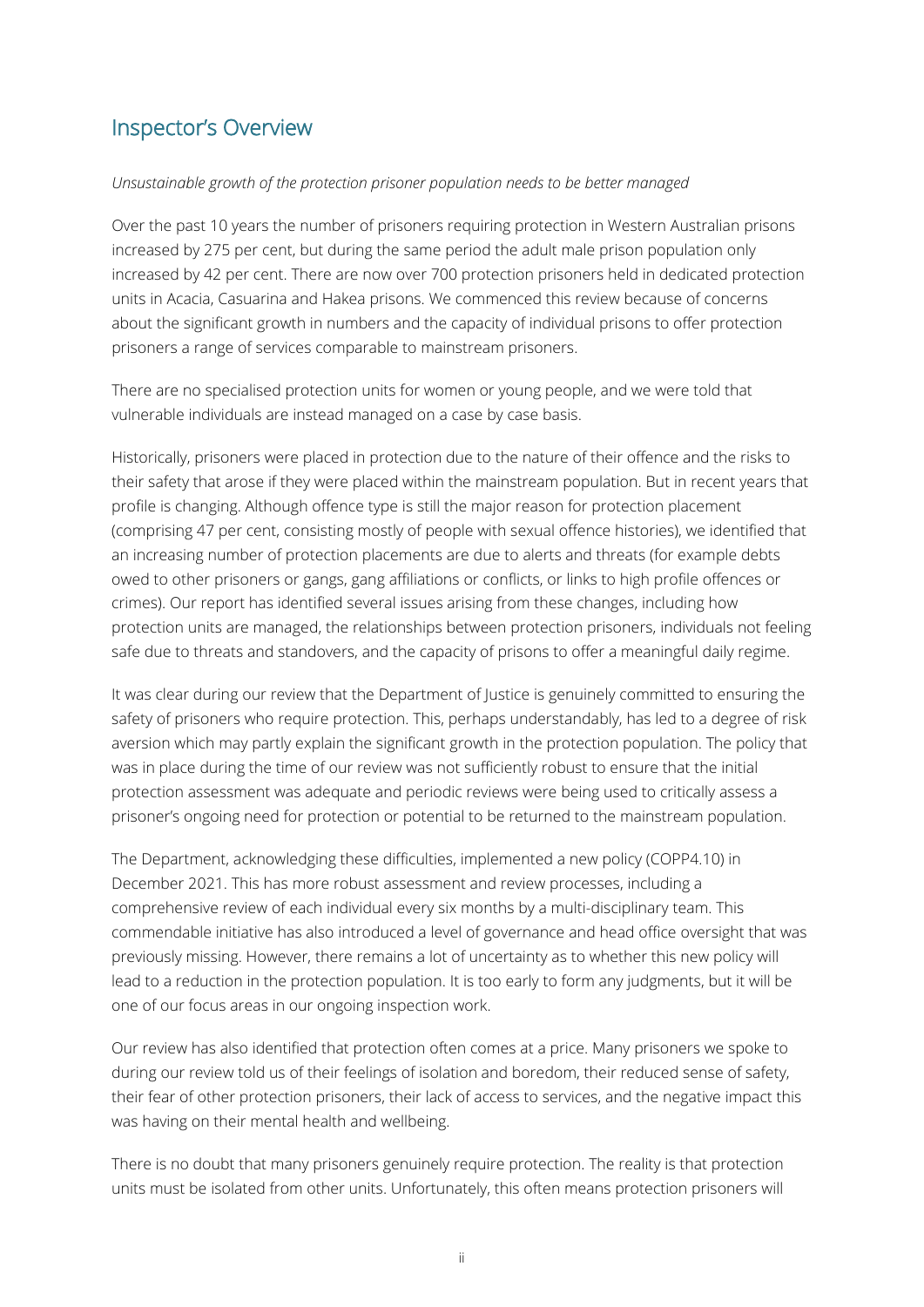have less access to mainstream services such as: education and training; employment; recreation; and programs. There have been attempts in some prisons to improve access to these types of services, for example the laundry at Acacia Prison has recently been relocated to the protection precinct providing more jobs, but more needs to be done.

Many prisoners expressed to us the difficulties they experience trying to access services in protection and the impact this has on their life. For instance, the review found that only 24 per cent of protection prisoners were able to complete their recommended treatment programs prior to being released. As a result, many in protection could reasonably assume that their parole applications would be denied for unmet treatment needs. Protection status ought not be an excuse for a lesser standard of service and the Department and individual prisons should maintain a focus on addressing the gaps identified in this report.

Our report contains ten recommendations for improvement, the majority of which the Department supported (2), supported-in-principle (1), or supported as a current practice or project (5). Only two recommendations were not supported. Although this was generally a positive response, we were a little confused by the response to Recommendation 3, which relates to "increasing" the range of employment opportunities for protection prisoners and "investigating" adaptive approaches that can be implemented. The thrust of the recommendation necessarily would require the Department to do something in addition to what is already being done now (i.e. increase and investigate), but the Department's response supported the recommendation as a current practice or project, articulated essentially what is already being done, and then closed the recommendation.

Similarly, Recommendation 2 related to mental health training for peer support prisoners, which the Department supported as a current practice or project, noting that the training had been delivered at Casuarina Prison and was planned elsewhere, but the recommendation was then closed despite not being completed.

Notwithstanding these responses, these are areas we will continue to monitor to see if there are any meaningful changes or improvements.

Consistent with our standard practice we also provided a copy of the draft report to Acacia Prison, which is privately operated by Serco, and invited a response. We did not receive a detailed submission beyond a brief response noting that it was a "fair and solid report".

## ACKNOWLEDGEMENTS

It is important to acknowledge the contribution and assistance we received in undertaking this review from key personnel in the Department and at Acacia Prison.

I also want to specifically acknowledge the input we received from many protection prisoners, both in our discussions with them and in correspondence we received during the review, which gave us an insight into their life in protection and their thoughts, feelings, and concerns.